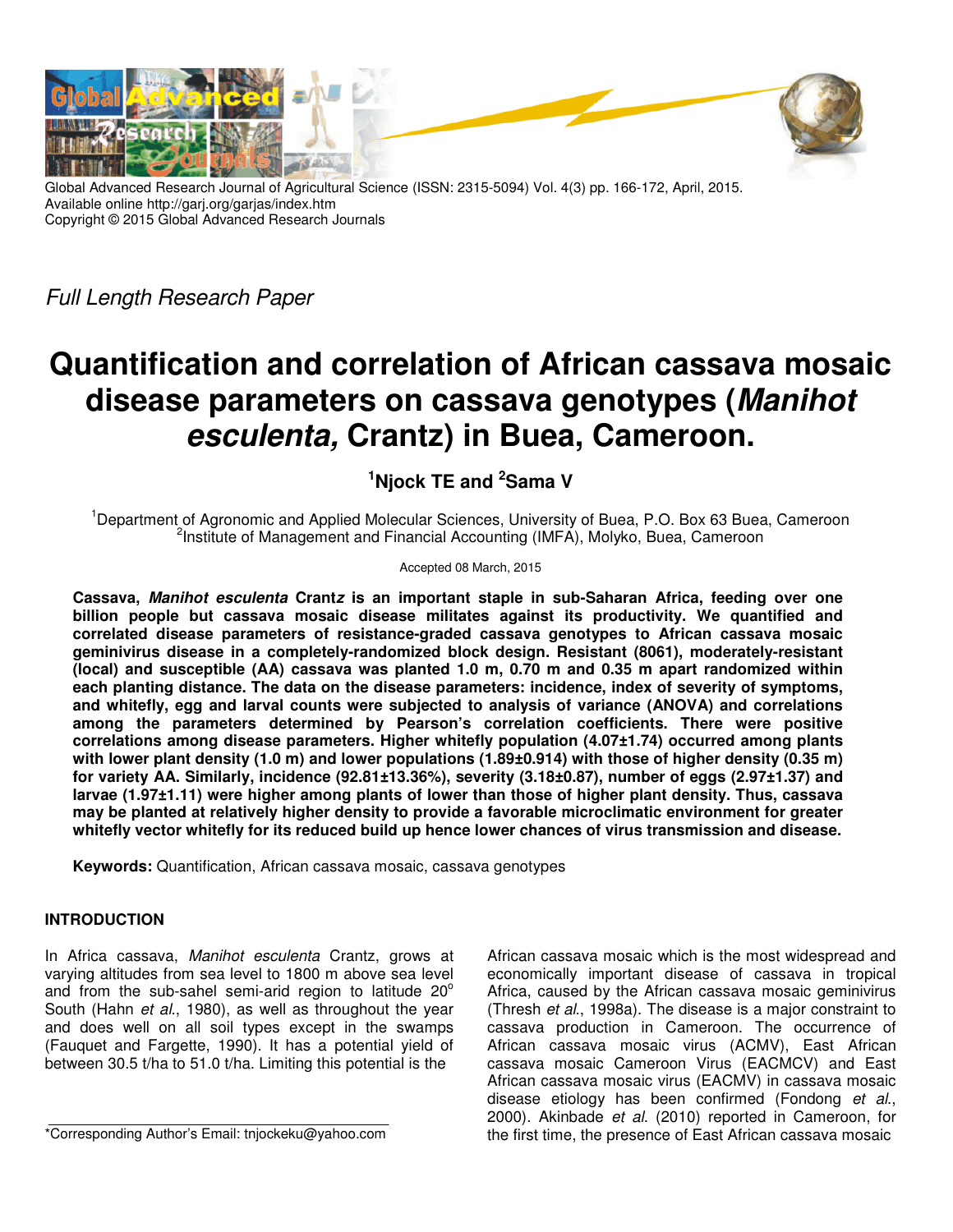Uganda virus (EACMV-UG), a recombinant virus responsible for the severe CMD epidemic in East and Central Africa, The Democratic Republic of Congo and Gabon (Legg and Fauquet, 2004). A mix infection of up to 23 % of ACMV with EACMV/EACMCV was detected and its incidence in the field ranged from 11 % to 83 %. Its occurrence in areas bordering EACMV-UG countries suggested the spread of the virus by whiteflies or infected cassava cuttings.

This work therefore sought to quantify and correlate the different African cassava mosaic disease (ACMD) parameters on resistant, susceptible and tolerant cassava genotypes. Specifically to, quantify the incidence, severity and whitefly vector abundance; assess the correlation of the different disease parameters and determine the effect of micro-climatic conditions on vector abundance, disease incidence and severity.

## **MATERIALS AND METHODS**

Stem cuttings of three cassava genotypes were planted in three blocks of 5 m by 7 m at 1 m, 0.7 m and 0.35 m apart along rows. A block had three segments each having plants of a particular planting distance randomized. Thus in Block I, the upper segment had plants at 1 m, the middle segment at 0.7 m apart and the lower segment at 0.35 m apart. Each of the segments had three rows of plants with each row consisting of a particular clone. In block II, unlike in Block I, the upper segment consisted of plants at 0.7 m, the middle segment at 1.0 m apart then the lower segment at 0.35 m apart while the same cassava varieties were maintained across the rows. In block III, the upper segment had plants at 1.0 m, the middle segment at 0.7 m and the lower segment at 0.35 m apart. The variation in the planting distances sought to create different micro-climatic conditions in the plantings and changes in position of particular planting distances across the blocks ensured complete randomization. No fertilizer, nor manure, was applied and the field was maintained weed-free to enhance the effect of the microclimatic conditions due to the variations in planting distance and free movement of the whitefly vector.

The approximately 20-cm long (5-6 nodes) stem cuttings of the cassava clones 8061, AA and 'Local' were donated by the Institute of Agricultural Research for Development (IRAD), Ekona and reported to be resistant, moderately-resistant and susceptible to ACMD, respectively. Data collection started four weeks after planting (4 WAP) and assessed every fortnight for three months on the disease parameters incidence and severity of mosaic symptoms, adult whiteflies, larvae and eggs on leaves thus:

### **Determination of disease severity**

Leaves infected by African cassava mosaic virus were rated by an index of severity of symptoms (ISS) according to severity scores on single leaves of five randomly selected plants per genotype on a scale 1-5 (Hahn et al., 1989) where class  $1 = no$  symptoms, class  $2 = a$  mild chlorotic pattern over the entire leaf while the latter remained green and healthy. Class  $3 = a$  moderate mosaic pattern throughout the leaf, narrowing and distortion in the lower one third of the leaflets, class  $4 =$  severe mosaic, distortion in two-thirds of the leaflets and general reduction in the leaf sizes and class  $5 =$  severe mosaic and distortion and reduction in the entire leaf. The mean index of severity of symptoms on diseased plants only  $(ISS<sub>DP</sub>)$  was computed thus:

$$
ISS_{DP} = \begin{pmatrix} 5 & 5 \\ (\Sigma(SXs))/(\Sigma(Xs)) \end{pmatrix}
$$
  
S=2  $S=2$ 

Where S is the severity scale 1-5, Xs the number of plants given the score s and DP refers to diseased plants.

#### **Determination of the disease incidence**

Plants with mosaic symptoms of the ACMD were visually scored per genotype and planting distance and disease incidence was computed as the ratio of diseased plants to the total number of plants scored expressed as a percentage thus:

 $5 \t 5$ % disease incidence =  $((\Sigma(SXs))/(\Sigma(Xs))) \times 100$  $S=2$  S=1

### **Determination of eggs and larvae**

Whitefly eggs and larvae on the underside of cassava leaves were counted by destructive sampling. The first fully-developed leaf from the top of the shoot of five randomly sampled plants each of three cassava genotypes per segment per block were carefully removed at the base of the petiole and labeled. This therefore gave a total of 135 leaves each sampling date. In vitro, under a stereo microscope, the fresh leaves were observed at a magnification of the 20x objective for presence of eggs and larvae of the whitefly Bemisia tabaci Genn (Hemiptera, Aleyrodidae) on full leaves (complete lobes), every fortnight. Whitefly eggs were rounded while larvae were ovoid with tapered ends.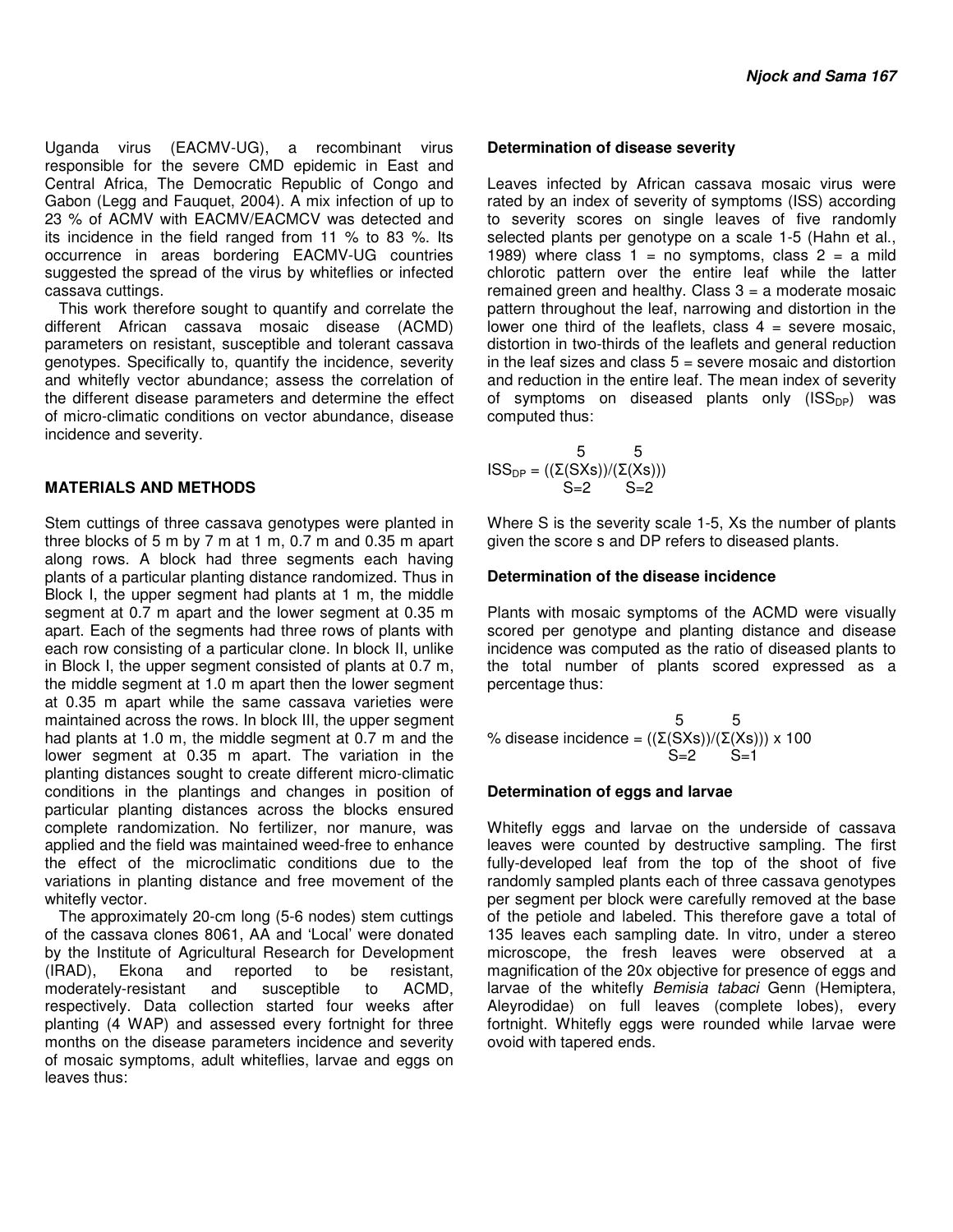| Cassava<br>genotype | <b>Resistance</b><br><b>Status</b> | <b>Planting</b><br>distance<br>(m) | % disease incidence<br>(Mean±STD) | severity<br>disease<br>(Mean±STD) |
|---------------------|------------------------------------|------------------------------------|-----------------------------------|-----------------------------------|
| AA                  | Moderately-resis<br>tant           | 0.35                               | $91.13 \pm 21.21$                 | $2.84 \pm 0.50$                   |
|                     |                                    | 0.70                               | 91.98±15.03                       | $2.99 \pm 0.64$                   |
|                     |                                    | 1.00                               | 92.81±13.36                       | $3.18 \pm 0.87$                   |
| 8061                | Resistant                          | 0.35                               | 34.92±11.26                       | $2.31 \pm 0.23$                   |
|                     |                                    | 0.70                               | 43.15±16.40                       | $2.29 \pm 0.59$                   |
|                     |                                    | 1.00                               | 51.33±18.63                       | $2.39 \pm 0.66$                   |
| Local               | Susceptible                        | 0.35                               | 40.67±13.72                       | $2.39 + 0.29$                     |
|                     |                                    | 0.70                               | 55.58±17.57                       | $2.55 \pm 0.37$                   |
|                     |                                    | 1.00                               | 54.97±20.07                       | $2.66 \pm 0.79$                   |

 **Table 1**. Mean incidence and severity of African cassava mosaic disease on cassava genotypes relative to planting distance.

STD = Standard deviation

### **Determination of whitefly population**

Direct visual counts were taken in situ on intact leaves early in the mornings by carefully turning the underside of the first three fully-developed leaves from top of three randomly sampled plants per genotype. This was repeated every fortnight.

#### **RESULTS**

#### **Incidence of ACMD on cassava genotypes relative to planting distance**

The highest disease incidence was recorded on plants of genotype AA at 1.0 m while it was relatively lower on those at 0.7 m and least on those at 0.35 m. For genotype 8061, again the highest incidence was on the plants at 1.0 m, relatively lower on those at 0.7 m and least on those at 0.35 m apart and this was similar on plants of the local genotype (Table 1).

#### **Severity of ACMD on cassava genotypes to planting distance**

In the cassava genotype 8061, the most resistant, the highest severity was recorded on plants at 1.0 m, relatively low on those at 0.7 m and lowest on those at 0.35 m apart (Table 1).

Of all the genotypes, variety AA was the most susceptible, and recorded the highest mean severity index among the plants which were planted 1.0 m apart (3.18±0.87). For plants at 0.7 m apart, the severity was relatively lower but the lowest severity was recorded among the plants at 0.35 m apart.

For the variety Local, the least incidence was recorded on plants that were 0.35 M apart and a relatively higher severity was the case in the plants at 0.7 m apart and the highest mean severity index was recorded on plants that were 1.0 m apart.

## **Whitefly, larval and egg abundance on cassava genotypes relative to planting distance**

Generally, there was an increase in adult whiteflies, larvae and eggs with increase in planting distance irrespective of the cassava genotype. For instance, the highest number of adult whiteflies (4.07±1.74) occurred on plants of 8091 and AA, larvae (1.97±1.11) on AA and eggs (3.38±1.65) on 8061 genotypes at 1.0 m apart, while the lowest number of all three whitefly developmental stages occurred at 0.35 m apart in all cassava genotypes (Table 2).

## **Correlations of adult whitefly abundance with ACMD parameters and its developmental stages**

## **Correlation of adult whitefly abundance with disease incidence, severity, planting distance, and eggs and larvae.**

A correlation analysis of the whitefly number with the percentage incidence was carried out using the Pearson correlation coefficient and a 2-tailed test at 95 % and 99 % confidence intervals. A coefficient of 0.322 showed a weak positive correlation and this was significant at both 95 % and 99 % confidence intervals (Figure 1a). For whitefly number versus the index of severity of ACMD, a coefficient of 0.393 indicated a weak positive correlation significant at 95 % but not at 99 % confidence interval (Figure 1b). Whitefly number versus the planting distance showed a strong positive correlation (0.506) which was significant both at 95 % and 99 % confidence intervals (Figure 1c), while coefficients of 0.731 and 0.722, respectively for egg and larval counts showed very strong positive correlations between these parameters and were significant at both 95 % and 99 % confidence intervals (Figure 1 d, e).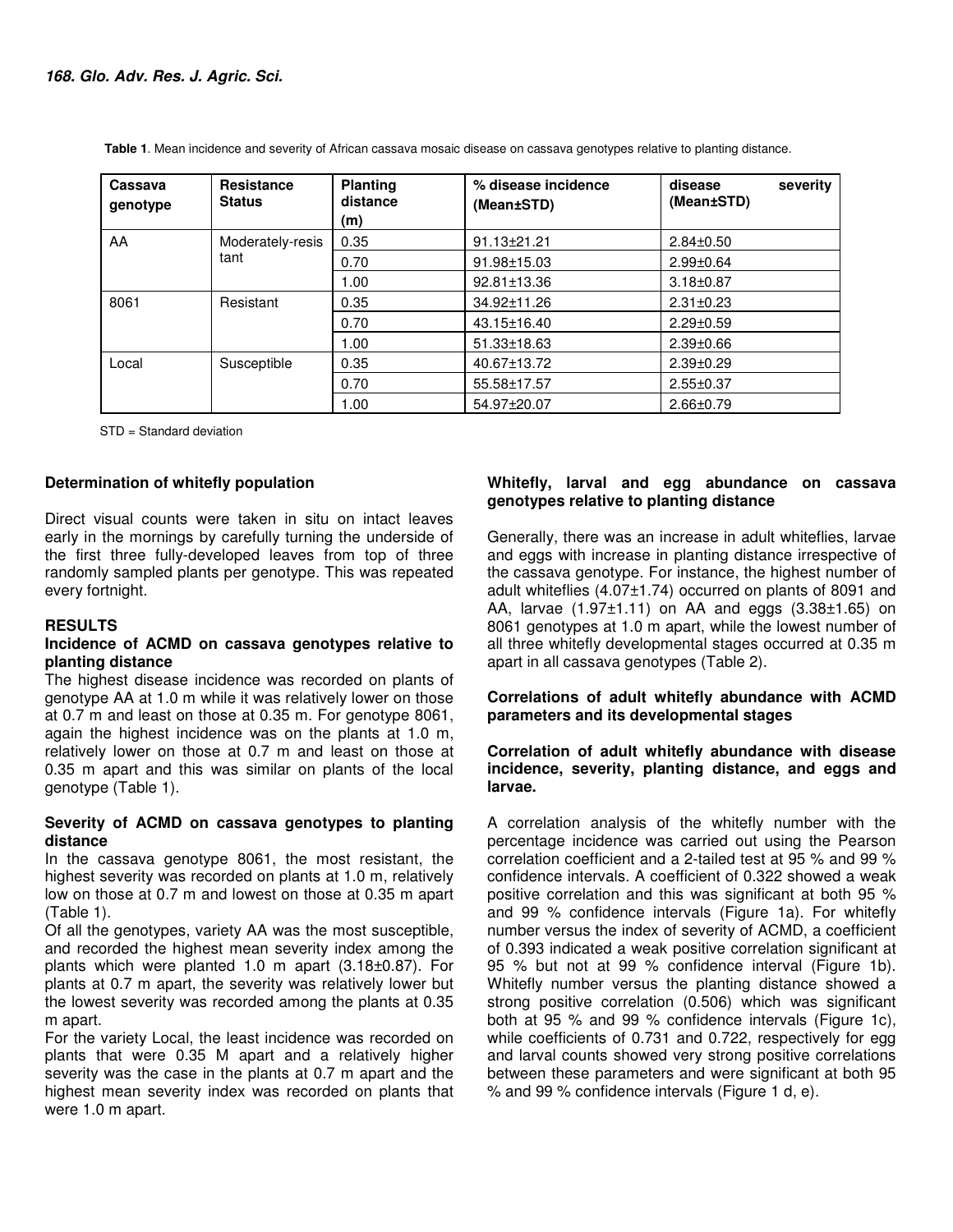| Cassava<br>genotype | <b>Planting</b> | Whitefly number (Mean ± STD) |                 |                 |  |
|---------------------|-----------------|------------------------------|-----------------|-----------------|--|
|                     | distance (m)    | Eggs                         | Larvae          | <b>Adults</b>   |  |
| AA                  | 0.35            | $2.02 \pm 1.19$              | $0.83 \pm 0.90$ | 1.89±0.91       |  |
|                     | 0.70            | $2.42 \pm 1.20$              | $1.48 \pm 0.87$ | $3.22 \pm 1.49$ |  |
|                     | 1.00            | $2.97 \pm 1.37$              | $1.97 \pm 1.11$ | $4.07 \pm 1.74$ |  |
| 8061                | 0.35            | $2.55 \pm 1.14$              | $1.25 \pm 0.89$ | $2.18 + 1.08$   |  |
|                     | 0.70            | $2.22 \pm 1.09$              | $1.18 \pm 0.76$ | $3.13 \pm 1.51$ |  |
|                     | 1.00            | $3.38 + 1.65$                | $1.90 + 1.07$   | $4.07 \pm 1.74$ |  |
| Local               | 0.35            | $1.32 \pm 0.84$              | $0.82 \pm 0.68$ | 1.86±0.97       |  |
|                     | 0.70            | $2.35 \pm 1.09$              | $1.32 \pm 0.86$ | $2.82 \pm 1.27$ |  |
|                     | 1.00            | $2.56 \pm 1.28$              | $1.59 + 0.93$   | $3.80 \pm 1.71$ |  |

 **Table 2.** Whitefly, larval and egg abundance on cassava genotypes relative to planting distance.



 **Figure 1**. Correlation of whitefly abundance with disease incidence (a) severity (b) planting distance (c) eggs (d) and larvae (e) on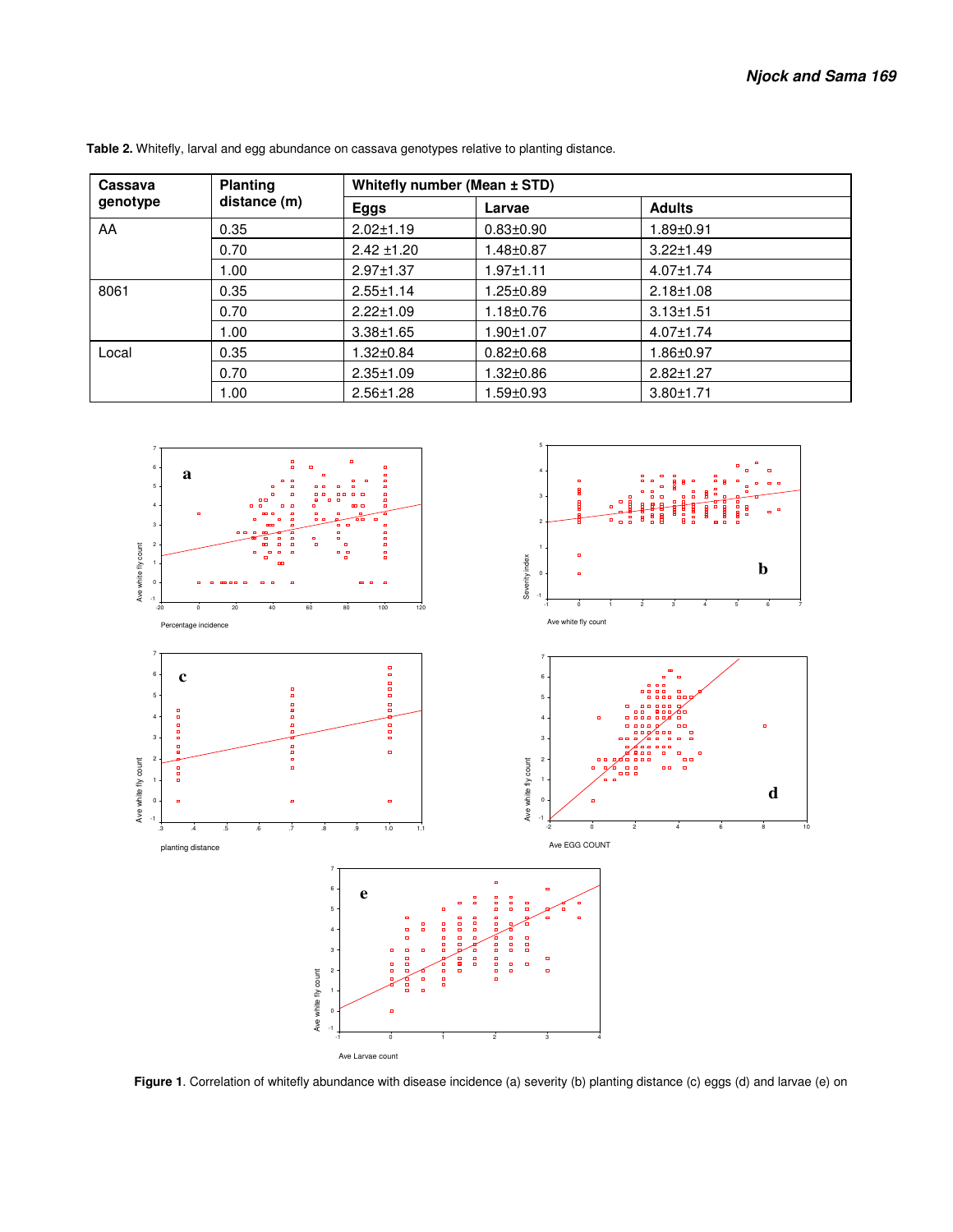

**Figure 2**. Correlation of planting distance with the index of severity of symptoms on all cassava genotypes.



 **Figure 3.** Correlation of ACMD incidence with index of severity of symptoms on all cassava genotypes.

#### **Correlation of planting distance with ACMD incidence and severity**

A correlation of planting distance with ACMD incidence showed a weak positive correlation coefficient (0.229) significant at both 95 % and 99 % confidence intervals. However, a correlation of planting distance with index of severity of symptoms showed a weak positive correlation (0.033) which was significant at 95 % but not at 99 % confidence interval (Figure. 2).

#### **Correlation of ACMD incidence with index of severity of symptoms on all cassava genotypes.**

Similarly, a correlation of ACMD incidence with index of symptom severity showed a positive correlation coefficient (0.466) which was significant at both 95 % and 99 % confidence intervals (Figure. 3).

#### **DISCUSSION**

Cassava plants at 1.0 m apart of the genotype AA, recorded the highest incidence and severity. This was probably because genotype AA was more susceptible to ACMD than genotypes 8061 and local'. This susceptibility to ACMD which led to the development of symptoms faster and greater damage within a shorter period could be attributed to the low inherent resistance to ACMD. In contrast genotype 8061 which was a resistant genotype had the highest mean percentage incidence (51.3±18.6%) compared to variety AA (98.8±13.3%). Also the severity index in 8061 (2.4±0.67) was much lower compared to that of the variety AA (3.2±0.9). Genotype 8061 which recorded the lowest incidence and severity index probably owed its inherent resistance to the virus and not to the whitefly vector. Similar trials with a wide range of cassava genotypes in the Ivory Coast found a weak relationship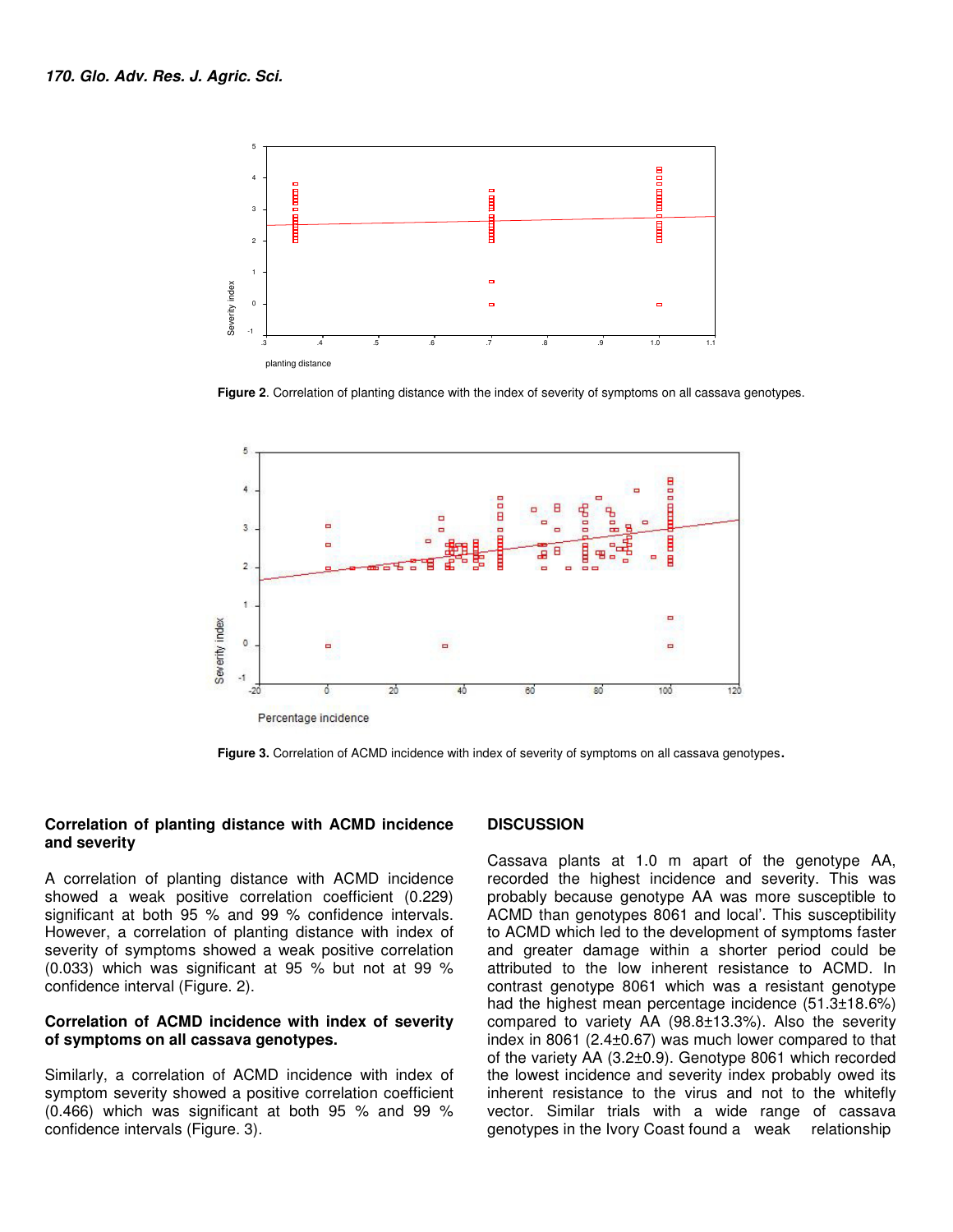between field resistance (proportion of infected plants) and vector resistance (number of whitefly vectors effectively feeding on plant) (Fauquet and Fargette, 1990).

Within cassava genotypes, the incidence and severity index were highest for plants spaced 1.0 m, high in those at 0.7 m and least in those at 0.35 m apart. This was probably due to relatively higher temperatures with the wider planting distances compared to the cooler and more favorable micro-climatic conditions found among plants with higher plant densities. The more conducive microclimatic conditions probably enabled higher whitefly mobility in the cooler and more favorable environment of high plant density thus resulting in lower counts on the leaves compared to the higher radiation, higher temperatures and less favorable environmental conditions that prevailed in the low density plots resulting in the whitefly resting on the undersurface of the leaves for longer periods thus feeding and increasing the chances of viral transmission. Conversely, reduced vector populations resulting from higher incidence of virus-infected cassava plants were proposed as a possible cause for super abundance. Sseruwagi et al. (2004), showed that mean whitefly abundance was significantly correlated with current-season infection.

Our findings indicated a strong positive correlation between the number of whiteflies and planting distance. This was in conformity with Dengel (1981) that solar radiation has been associated positively with fluctuation of B. tabaci populations. In Kenya, Seif (1981) indicated that the strongest association with numbers was provided by the interaction between relative humidity and temperature. This relationship is generally considered, however, to be rather less clear as a determinant of B. tabaci numbers than temperature (Fauquet et al., 1985). We also found that incidence of ACMD increased relative to the number of whiteflies at a given planting distance. Similar findings by Dengel (1981) associated large numbers of whiteflies with rapid ACMV spread. However, Robertson (1986) found no such association in coastal Kenya probably because he monitored adult whiteflies using yellow attractive sticky traps 1.5 m above ground rather than direct counts on the leaves. Similarly, in the Ivory Coast, Fargette et al. (1985, 1990) demonstrated the relationship between the spatial patterns of spread of ACMV and infestation by B. tabaci in the field and in Uganda, Otim-Nape (1993) showed a positive correlation between number of adult whiteflies and virus disease incidence.

Paradoxically, high populations of B. tabacci have also been recorded in cooler and higher altitudes. Rapidly growing cassava supported high whitefly populations (Dengel, 1981) and more likely to be more susceptible to virus infection and the virus multiplied more efficiently.

The strong positive correlation between whitefly population and egg and larval counts could be due to the fact that, there will be greater oviposition on the leaves on which the adult whiteflies rest for a longer period compared

to the low whitefly counts recorded on plants of high density due to the favorable micro-climatic conditions which probably led to more frequent whitefly mobility hence less oviposition.

In conclusion, there were positive correlations among various disease parameters with the implication that increases in whitefly populations resulted in a concomitant increase in the larval and egg counts. The highest whitefly populations corresponded to the highest incidence and severity index. Conversely, the lowest severity index corresponded with the lowest incidence, the least count of the whitefly and, consequently, the least eggs and larvae. The microclimatic conditions conferred on the plants by the differences in planting distance hence planting densities had effects on the disease parameters (severity index and incidence) as well as a bearing on the number of adult whiteflies, eggs and larvae. The least number of whiteflies occurred on plants with highest plant density (0.35 m apart) while the highest numbers among those with the least plant density (1.0 m apart).

Based on the findings of this study, it is therefore recommended that:

1) Cassava may be planted at relatively higher density to provide favorable microclimatic environment for greater mobility of the viruliferous whitefly vector to reduce its infestation and the chances of transmission, thus disease incidence and severity.

2) There is need to address the recombinant East African cassava mosaic Cameroon virus reported in Cameroon. This might be the source of future severe cassava mosaic disease infections.

3) Encourage the enhanced multiplication and distribution of improved ACMD-resistant propagative "seed" planting cassava material to the local farmers to mitigate disease incidence.

#### **REFERENCES**

- Akinbade SA, Hanna R, Nguenkam A, Njukwe E, Fotso A, Doumtsop A, Ngeve J, Tenku STN, L Kumar (2010). First report of the East African cassava mosaic virus-Uganda (EACMV-UG) infecting cassava (Manihot esculenta) in Cameroon. New Disease Reports. **21**: 22.
- Dengel HJ (1981). Untersuchungen über das Auftreten der Imagines von Bemisia tabaci (Genn.) auf verschiedenen Manioksorten. Zeitschrift Pflanzenkrankheiten und Pflanzenschutz. **88**: 355-366.
- Fargette D, Fauquet, C, Thouvenel, JC (1985). Field studies on the spread of African cassava mosaic. Annals Applied Biology. **106**: 285-294.
- Fargette D, Fauquet, D, Grenier, E, Thresh, JM (1990). The spread of African cassava mosaic virus into and within cassava fields. Journal of Phytopathol.,. **130**: 289- 302.
- Fargette D, Thresh, JM, Otim-Nape, GW (1994). The epidemiology of African cassava mosaic geminivirus: reversion and the concept of equilibrium. Tropical Science. **34**: 123-133.
- Fauquet CM and Fargette, D (1990). African cassava mosaic virus: Etiology, epidemiology and control. Plant Dis. **74**: 404-411.
- Fondong VN, Pita, JS,Rey, MEC, de Kockko, A, Beachy, RN, Fauquet CM (2000). Evidence of synergism between African cassava msaic virus and a new double-recombinant geminivirus infecting cassava in Cameroon. J. Gen. Virol. **81**: 287-297.